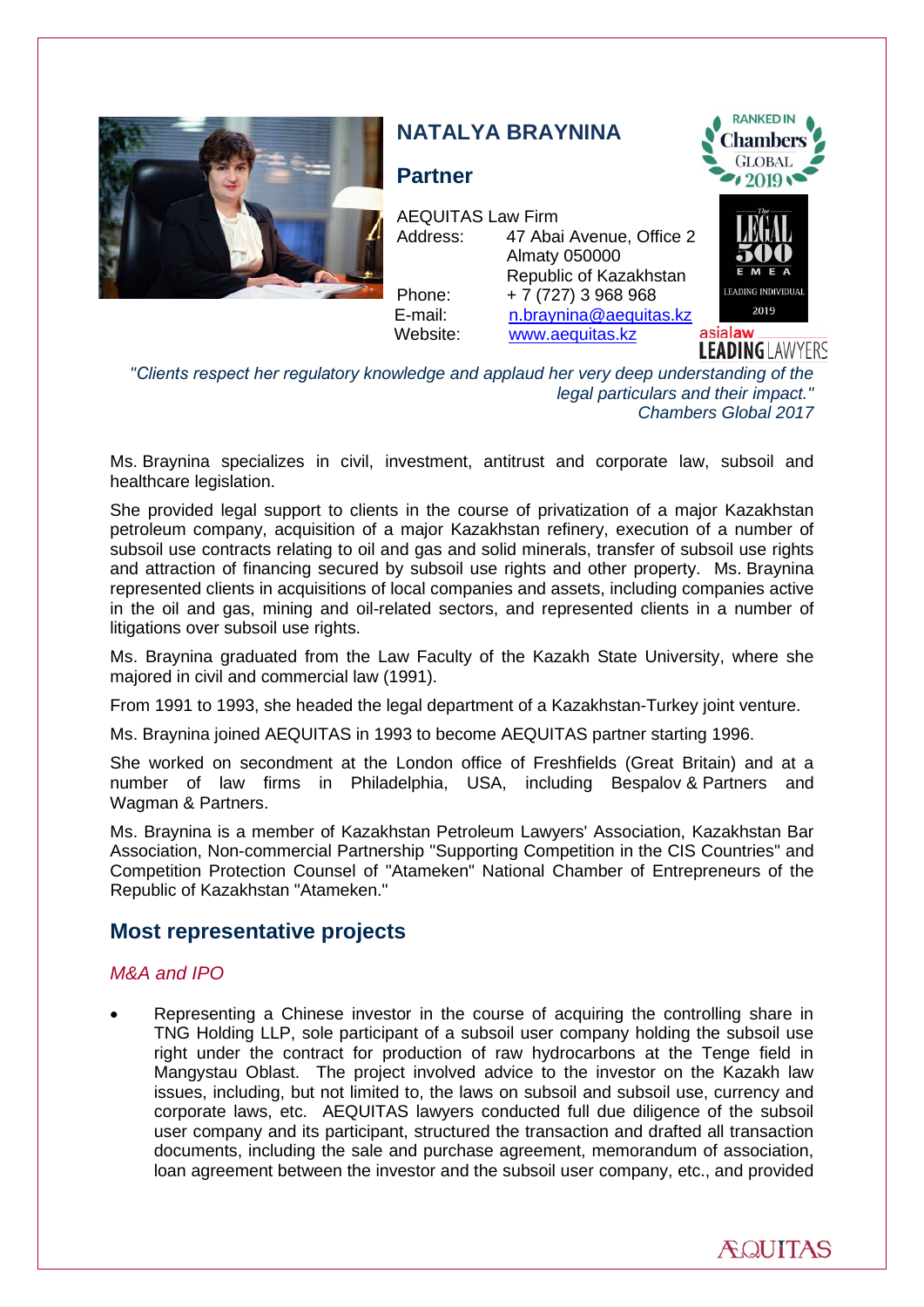advice on the issues of obtaining the approvals required for the transaction, including the permit to alienate the subsoil use right associated objects issued by the Ministry of Energy of the Republic of Kazakhstan and the consent to economic concentration issued by the Kazakhstan's antimonopoly agency (elaborated transaction structuring allowed not to obtain the antimonopoly agency's consent). The complexity and importance of the project involved, among other things, a lengthy history of the field development, including production suspension at a certain stage due to technical reasons. Further production required special technologies, which were provided by the investor. Suspension of production in the past resulted in financial difficulties, which required debt restructuring in the course of restructuring of the transaction. The transaction was successfully closed.

- Advice in relation to applicable subsoil and subsoil use legislation; due diligence of a subsoil user company holding the right to develop a major strategic oil and gas field. Advice on structuring of a transaction involving alienation of shares of a foreign company owning oil and gas assets in different countries, including in Kazakhstan. Intricate transaction structuring in connection with presence of a large group of assets in different countries and the Kazakhstan's and third parties' priority rights to a local asset. Structuring of the process of obtaining the permits required for the transaction complicated by the presence of priority rights of third parties.
- Pre-sale preparation of a major oil asset, including a number of oil and gas fields provided for the exploration and production. Pre-sale full Due Diligence with the issuance of the Summary of Risks with respect to six Kazakhstan companies acting as subsoil users (oil and gas exploration and production), advice on the issues of legal regulation of field activities, pre-sale business structuring, and structuring of the contemplated transaction. The complex and unique nature of the project is conditioned by a lengthy history of subsoil use of the inspected companies (e.g. since 1995) and application of legislation, which changed for several times during the effective term of the contracts. However, AEQUITAS accumulated significant 26 years' practical and theoretical experience in the sphere of subsoil use, which allows providing advice on the most intricate projects and any matters of either the current or the former, or drastically amended Kazakhstan legislation directly or indirectly affecting subsoil use sphere.
- Due diligence of a number of subsoil user companies.
- Due diligence and advice to major local companies in connection with their IPOs involving issuance of the relevant legal opinions, including advice to Kazakhstan's largest copper mining and processing company and Kazakhstan's largest zinc mining and production company.
- Advice to local and foreign investors in connection with their acquisition of companies active in the oil and mining sectors, acquisition of oil assets in Kazakhstan, deal structuring and related local law advice, participation in the relevant due diligence and preparation of legal opinions on the transactions.
- Ongoing advice on the matters of structuring a transaction involving alienation of a part of the Kazakhstan assets; full Due Diligence with the issuance of the Summary of Risks with respect to six Kazakhstan companies acting as subsoil users (oil and gas exploration and production). The complex and unique nature of the project is conditioned by a lengthy history of subsoil use of the inspected companies (e.g. since 1995) and application of legislation, which changed for several times during the effective term of the contracts. However, AEQUITAS accumulated significant 25 years' practical and theoretical experience in the sphere of subsoil use, which allows providing advice on the most intricate projects and any matters of either the current or

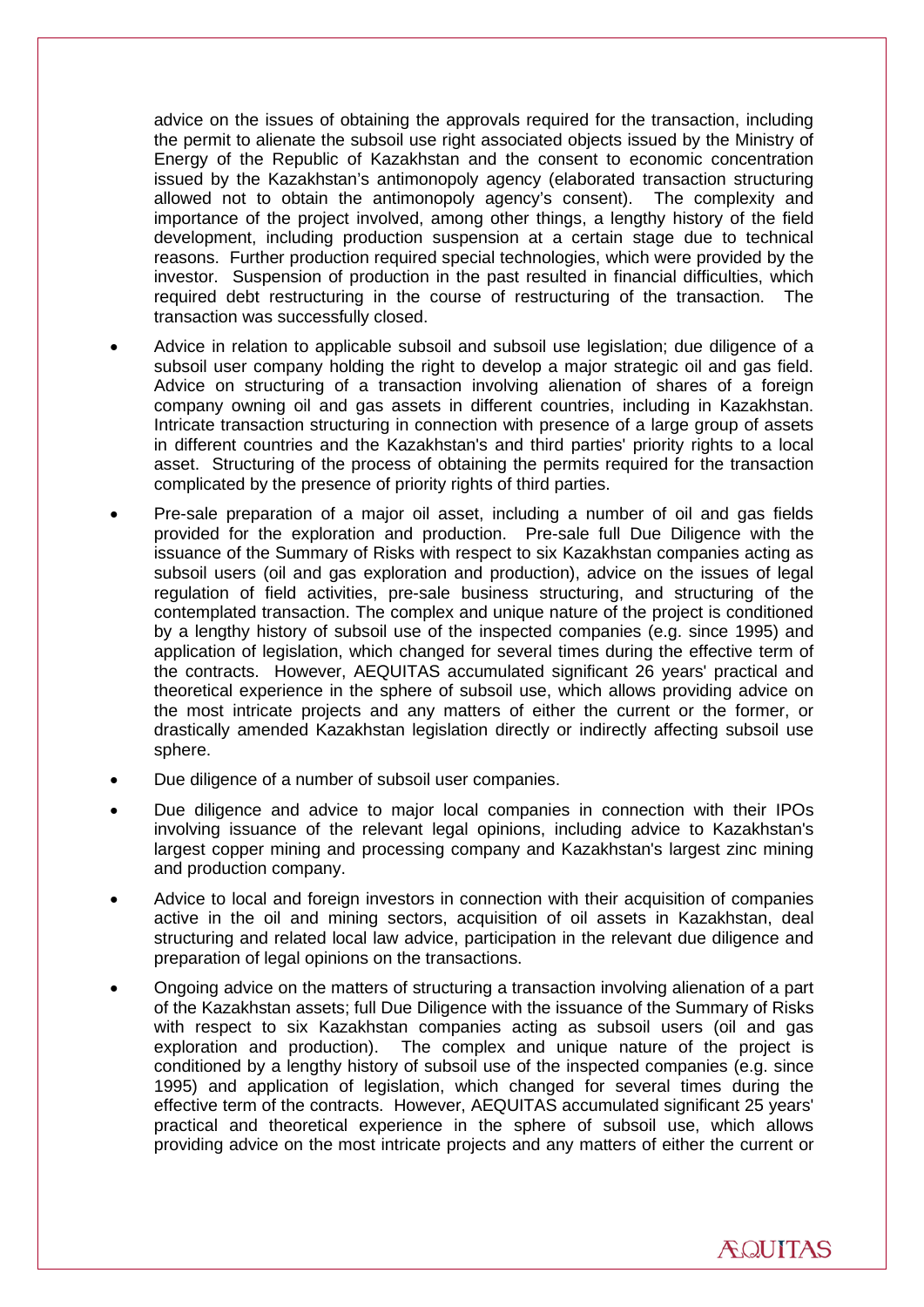the former, or drastically amended Kazakhstan legislation directly or indirectly affecting subsoil use sphere.

- All-round legal support in a project involving acquisition by a major Chinese investor of control over a subsoil user company owning a large oil field in the West Kazakhstan region, including transaction structuring, legal due diligence of subsoil use-related issues, legal support of transaction, drafting of transaction documents, and obtainment of consents and permits required for successful acquisition of the company.
- All-round legal support in a project involving acquisition by a major Chinese investor of control over a local legal entity owning a subsoil user company in Tajikistan, including transaction structuring, legal due diligence of subsoil use-related issues, legal support of transaction, drafting of transaction documents, and obtainment of consents and permits required for successful acquisition of the company.
- Advice to the Chinese power exchange as to regulation pertaining to attraction of Kazakhstan investors.
- Advice to Uranium One and Atomredmetzoloto JSC (one of the world's largest uranium mining companies) in connection with the acquisition of a group of uranium mining companies (Akbastau JSC and Karatau LLP), deal structuring, supporting local law advice and participation in the relevant due diligence and preparation of legal opinions on the transactions.
- Advice to the largest local company diversifying in various sectors of economy in connection with its acquisition of a number of companies active in warehousing, logistics, transportation, subsoil use and ferrous alloy production, including due diligence of the target companies, structuring of acquisition transactions and drafting of the relevant agreements.
- Advice to an international trust company and a full due diligence in connection with the acquisition of a Kazakh common minerals mining company, with further legal support to the transfer of polymetallic ore exploration rights.
- All-round legal support in a transaction involving acquisition by a large Polish company of a Kazakh subsoil user company, including limited due diligence, drafting of all contracts required under the relevant deal structure and obtainment of the authorized agency's consent to the transaction and the state's preemptive right waiver.
- Comprehensive advice, including legal opinion issuance, in connection with a transaction involving sale and purchase of 3% interest in a Kazakh hydrocarbons producing company entered into between two foreign investment companies, as a result of which the acquirer company obtained a controlling stake in the local subsoil user company.

#### *Subsoil*

- Regularly advising clients active in the oil and gas sector regarding subsoil use legal regulation issues in Kazakhstan.
- Client representation in a litigation over termination of subsoil use contract on the state's initiative.
- Participation in negotiations on subsoil contracts execution between investors and the state.
- Preparation of comments on draft amendments to the Republic of Kazakhstan's subsoil use legislation upon enquiry from a large international oil company.